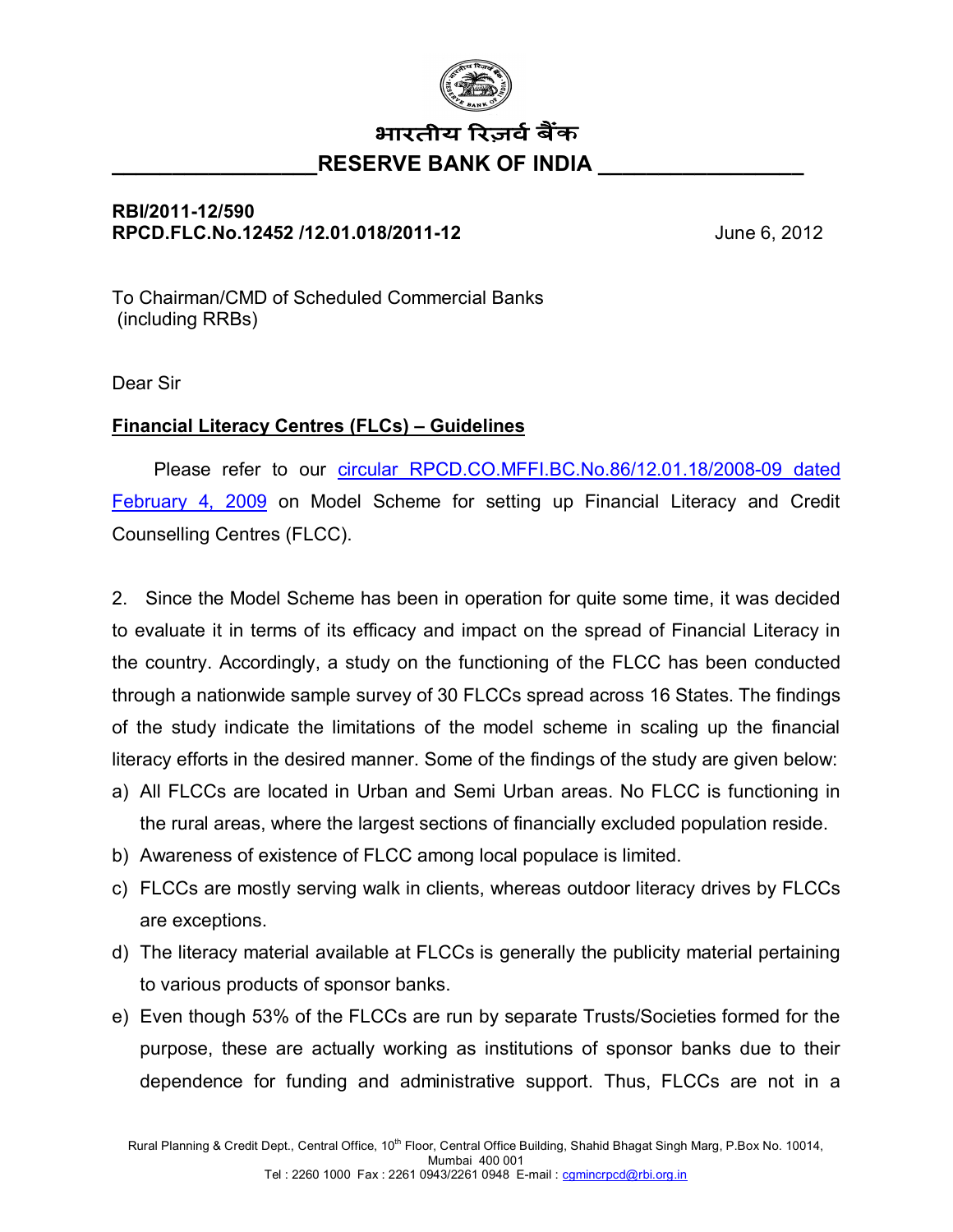position to maintain arms- length distance from sponsor bank as envisaged in the Model Scheme.

3. In view of the above and with the objective of scaling up Financial Literacy efforts manifold, it has now been decided to modify the existing FLCC Scheme. While the existing FLCCs would continue to function with a renewed focus on financial literacy, Lead banks are advised to set up Financial Literacy Centres (FLCs) in each of the Lead District Manager (LDM) Offices in a time bound manner. This will lead to opening of 630 plus FLCs in all the districts throughout the country. In addition to the above, banks may consider setting up need based FLCs in other locations as well. Further, financial literacy activities will also be undertaken by all the rural branches of Scheduled Commercial Banks including RRBs.

4. The Financial Literacy Centres (FLCs) will impart financial literacy in the form of simple messages like Why Save, Why Save early in your Life, Why Save with banks, Why borrow from Banks, Why borrow as far as possible for income generating activities, Why repay in time, Why insure yourself, Why Save for your retirement etc. The FLCs and rural branches of the banks would also conduct outdoor Financial Literacy Camps with focus on financially excluded people at least once a month. For the purpose, the help of experienced NGOs may also be taken. As the focus of the FLCs is on simple messages of financial literacy, no risks of misselling are expected. However, it will be the responsibility of the officer specifically identified for the purpose in LDM offices and rural branches of banks to ensure that misselling of financial products and services does not take place. The officials working at FLCs should be provided training in behaviour orientation so as to enable them to work as effective trainers along with periodic knowledge up gradation on various banking products and services.

5. In order to facilitate effective implementation of the above guidelines, we are in the process of preparing Standard financial literacy material/ training modules, to be distributed to banks for providing awareness and knowledge of basic banking